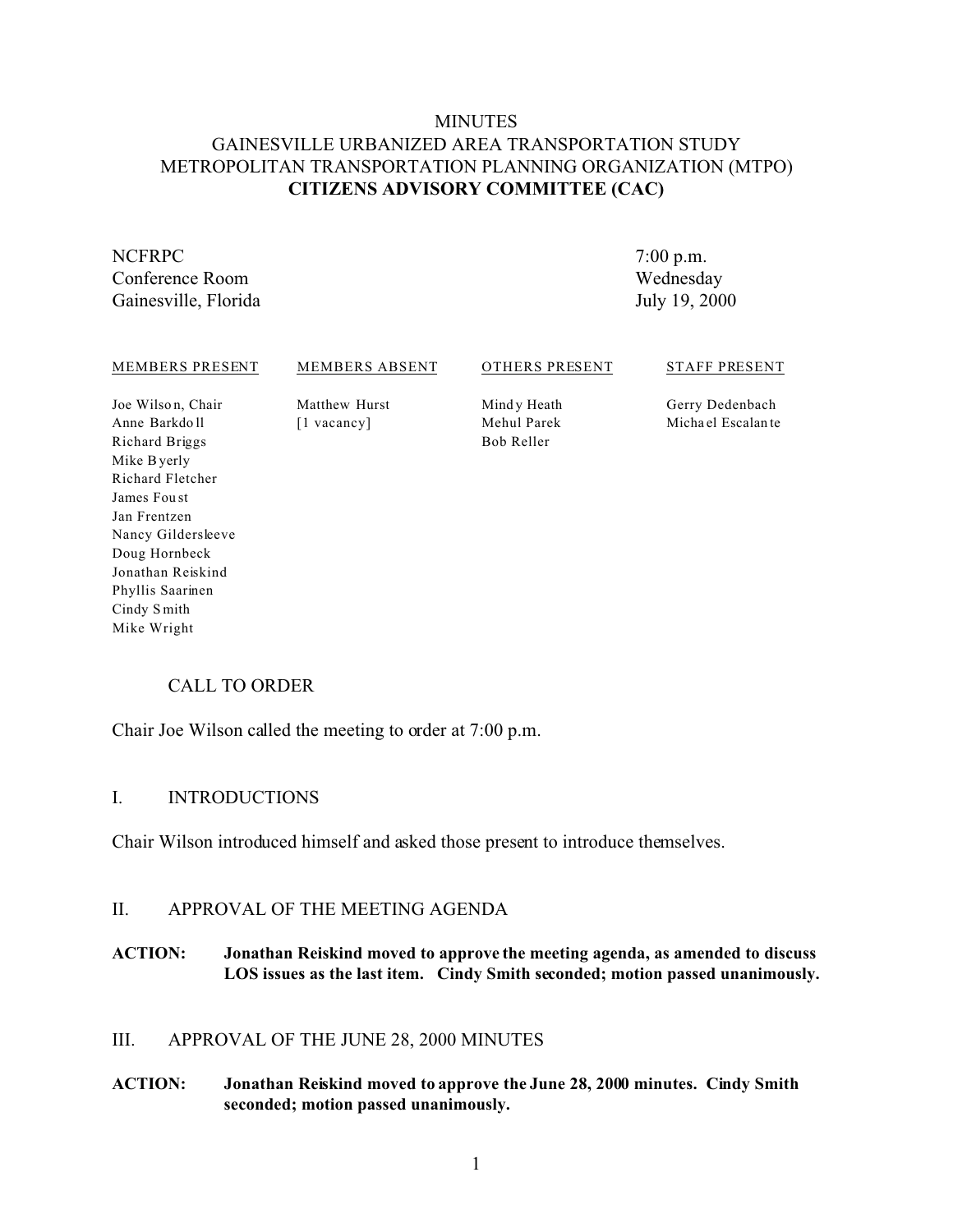## IV. CHAIRMAN'S REPORT

Mr. Gerry Dedenbach, MTPO Senior Transportation Planner, announced that there would be a MTPO Year 2020 Long Range Transportation Plan (LRTP) update workshop on August 3 at 1:30 p.m. and a MTPO Advisory Committee LRTP workshop on August 16 at 6:00 p.m., in the Gainesville Regional Utilities General Purpose Meeting Room and the next CAC meeting is August 30 at 7:00 p.m.

# V. AGENDA ITEMS TO BE DISCUSSED- LISTED IN ORDER OF IMPORTANCE

# A. BUTLER PLAZA EXPANSION TRAFFIC ANALYSIS

Mr. Dedenbach stated that the MTPO requested that Renaissance Planning Group, Inc. (RPG) evaluate the impacts of the proposed Butler Plaza expansion on the roadway network. He discussed the impacts of the proposed Butler Plaza expansion on the network, as forecast in the countywide model, and explained in the Butler Plaza Expansion Traffic Analysis report.

Mr. Bob Reller, Butler Enterprises, Inc. Director of Development, discussed the proposed Butler Plaza Expansion Project. He stated that Butler Enterprises will be asking the MTPO to fund the extension of SW  $62<sup>nd</sup>$  Boulevard down to SW  $24<sup>th</sup>$  Avenue as quickly as possible.

### **ACTION: Cindy Smith moved to recommend that the MTPO:**

- **1. defer action until more information, such as the Campus Development Agreement (CDA), any future CDAs, annexation, development of regional impact (DRI) application and updates of the Year 2020 LRTP, Campus Master Plan updates and City and County comprehensive plan updates, is available; and**
- **2. should address facility construction in that area, should the responsible local governing body be asked to support the Butler Plaza Expansion Project.**

### **Jonathan Reiskind seconded; motion passed 11 to 2.**

## B. LIST OF PRIORITY PROJECTS (LOPP)

1. MTPO AREA

Mr. Dedenbach stated that the CAC needs to develop recommendations for needed, but unfunded, transportation projects by its August 30 meeting. He said that the current draft LOPP identifies those projects which were programmed in the current FDOT Work Program.

Mr. Michael Escalante, MTPO Principal Transportation Planner, discussed the draft LOPP, the Bicycle/Pedestrian Advisory Board (B/PAB) and Technical Advisory Committee (TAC) recommendations and answered questions.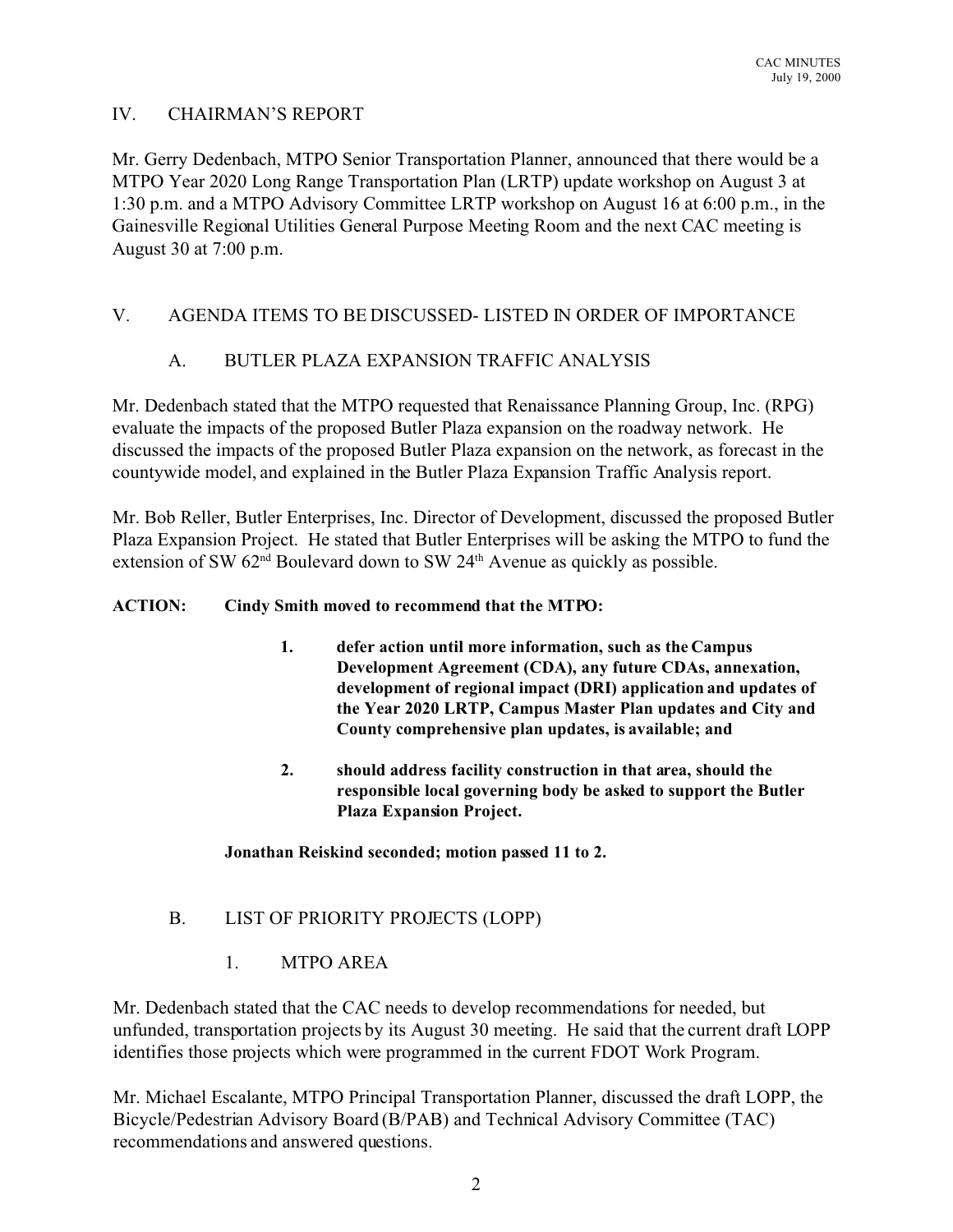- **ACTION: Cindy Smith moved to recommend that the MTPO approve Table 1-TAC of the draft LOPP, amending:**
	- **1. Priorities 3 and 4 descriptions to reference a footnote to the LOPP that describes the Council of University Neighborhood Association's (CUNA) Citizens' Proposal for the State Roads 26/26A;**
	- **2. Priority 7g description as "remove parking to accommodate restriping as a six-lane facility, in conjunction with narrowing Archer Road, from SR 226 to US 441, to a two-lane facility and add pedestrian amenities along SR 226;" and**
	- **3. Priority 18 location as "FM: State Road 20 TO: State Road 222."**

**Jan Frentzen seconded. During discussion on the motion, Phyllis Saarinen called the question; question call passed unanimously. Motion passed unanimously.**

- **ACTION: Richard Fletcher moved to approve Table 2 of the draft LOPP, amended to delete Priority 2. Jan Frentzen seconded; motion passed unanimously.**
- **ACTION: Richard Fletcher moved to approve Table 3 of the draft LOPP. Richard Briggs seconded. During discussion on the motion, Jon Reiskind called the question; question call passed unanimously. Motion passed unanimously.**
- **ACTION: Phyllis Saarinen moved to recommend that the MTPO approve Table 4-B/PAB of the draft LOPP, amending:**
	- **1. Priority 1 description as "widen paved shoulders and install other safety enhancements, including an offroad bike path along the wildlife barriers;" and**
	- **2. Priority 2B description as "add sidewalks consistent with the Tower Road/SW 24th Avenue Charrette Project."**

**Richard Briggs seconded; motion passed unanimously.**

- **ACTION: Richard Fletcher moved to recommend that the MTPO approve Table 5-B/PAB-TAC of the draft LOPP, amending Priority 9 description as "reorient intersection, including evaluation of possibility of a roundbout." Jonathan Reiskind seconded; motion passed unanimously.**
- **ACTION: Richard Fletcher moved to recommend that the MTPO approve Table 6 of the draft LOPP. Anne Barkdoll seconded; motion passed unanimously.**